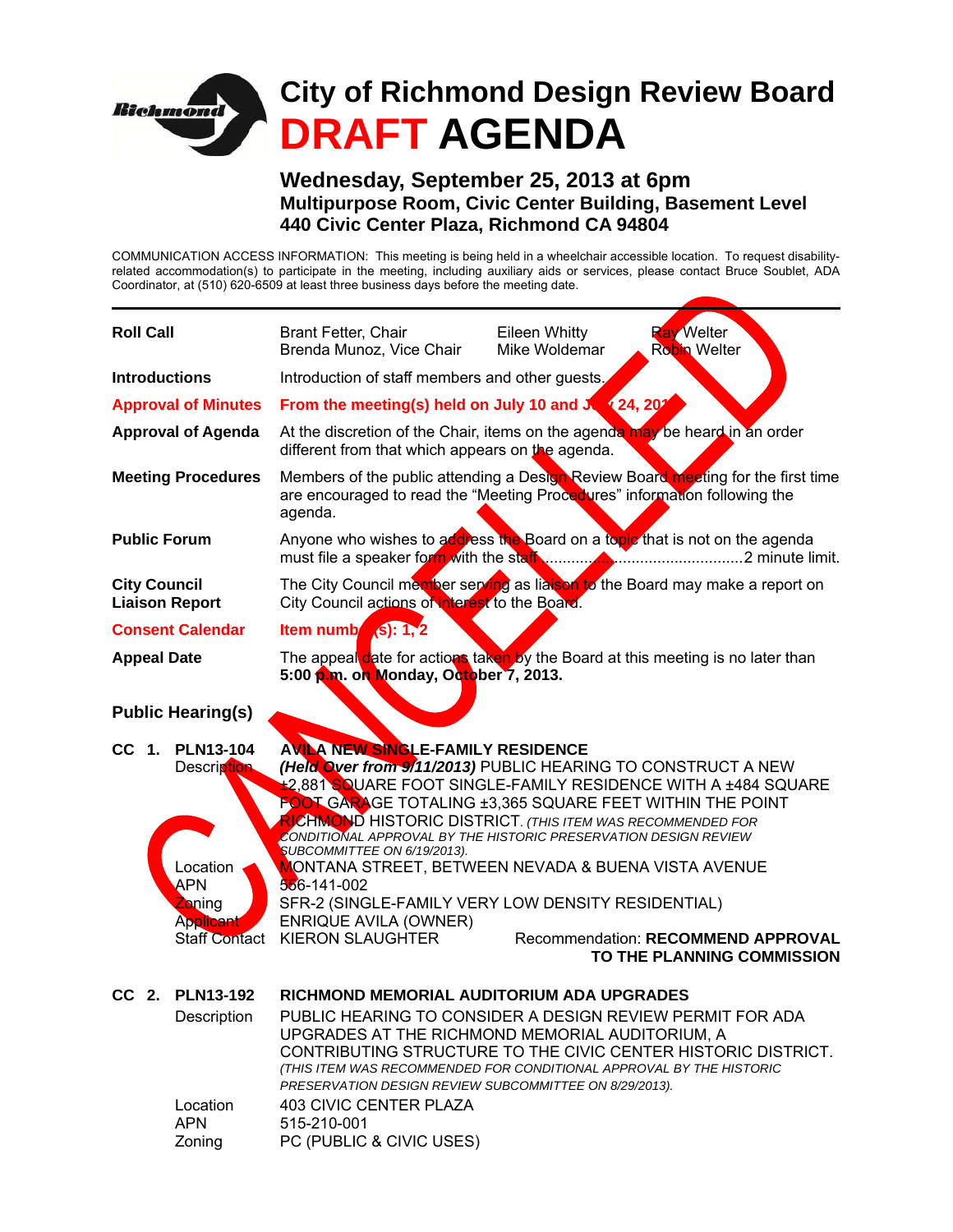| Owner<br>Applicant    | <b>CITY OF RICHMOND</b><br>MARK ALBERTSON, AIA/CITY OF RICHMOND PUBLIC WORKS<br>Staff Contact LINA VELASCO<br>Recommendation: CONDITIONAL APPROVAL |
|-----------------------|----------------------------------------------------------------------------------------------------------------------------------------------------|
| <b>Board Business</b> | A. Staff reports, requests, or announcements<br>B. Board member reports, requests, or announcements                                                |
| <b>Adjournment</b>    | The next meeting of the City of Richmond Design Review Board is<br>scheduled on Wednesday, October 9, 2013.                                        |
|                       |                                                                                                                                                    |
|                       |                                                                                                                                                    |
| CN                    |                                                                                                                                                    |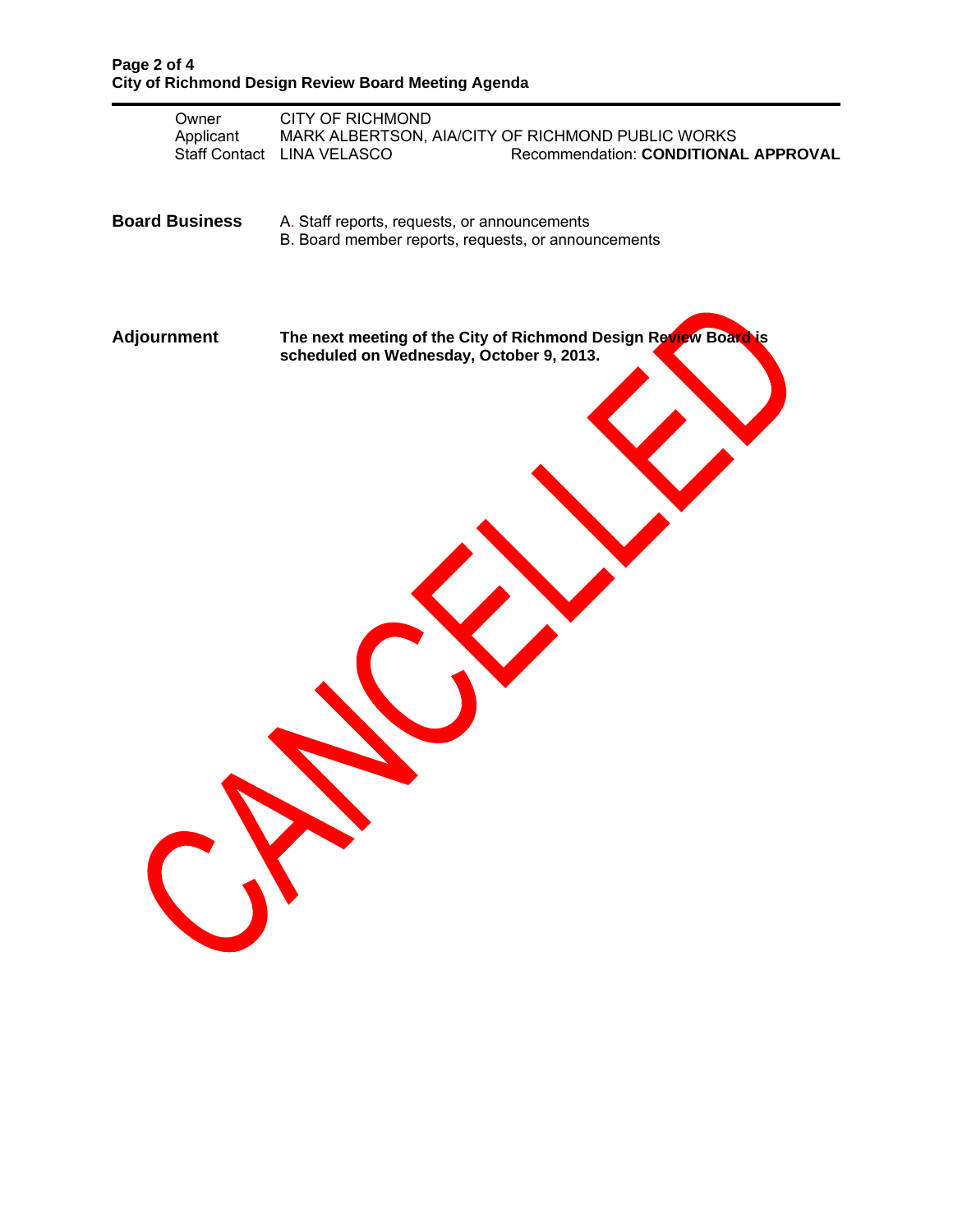**Meeting Procedures** Function of a Public Hearing ● A public hearing is intended to inform the public of pending proposals and to enable members of the public to present relevant information and viewpoints before any Board action. The Board encourages community participation at its meetings and has established procedures that are intended to accommodate public input in a timely manner as follows.

> **Speaker Registration ●** Persons wishing to speak on a particular item on the agenda must file a speaker form with the staff prior to the Board's consideration of the item. Once discussion on the agenda item begins, only those persons who have previously submitted speaker forms will be permitted to speak on the item.

**Consent Calendar** ● Applications that are considered routine by the Staff have been placed on the consent calendar with a recommendation to approve, conditionally approve, or continue the item to a date certain. The Board may act in one motion to adopt the staff recommendations on those items.

Prior to voting on the consent calendar, the Chair will ask if any member of the public wishes to speak on any of the items listed on the consent calendar. If you wish to speak, please rise and request that the agenda item be removed from the consent calendar. Items removed will be discussed in the numerical order listed in the agenda.

## **Public Hearing Procedure**

- 1. Chair identifies the agenda item and explains any deviation from the standard speaker rules.
- 2. Staff presents a brief project summary and makes a preliminary recommendation.
- 3. Board members may ask questions of Staff regarding the proposal.
- 4. Chair opens the public hearing.
- 5. Applicant is invited to describe and explain the proposal ........5 minute limit.
- 6. Registered speakers ................................................................ 2 minute limit.
- 7. Applicant may make rebuttal comments .................................. 2 minute limit.
- 8. Board members may ask follow-up questions of the speakers at any time.
- 9. Staff presents a final summary and recommendation.
- 10. Board members discuss the proposal and vote to either to close or to continue the public hearing to a specific date.
- 11. If the public hearing is closed, Board members further discuss the proposal and vote to approve, to approve with conditions, or to deny the application. 12. Chair informs the audience of the Board's action and appeal process.

**Appeals** ● Decisions of the Design Review Board may be appealed to the City **Council within ten days. Appeals must be submitted to the City Clerk's office in** writing and must indicate the reasons that the Board's action should be reversed.

**Legal Challenge Notice** ● If you challenge a decision on any of the items on this agenda in court, you may be limited to only those issues you or someone else raised at any public hearing on the item challenged, or in written correspondence delivered to the public entity conducting the hearing at, or prior to, the public hearing.

**Meeting Time Limits ●** If all of the agenda items are not completed by 9:00 PM, the items remaining shall be continued to the next regular meeting unless the Board votes to extend the meeting.

**Staff Reports and Tentative Recommendations ● Copies of the Staff reports** for the public hearing items on this agenda can be viewed on the City of Richmond's website at: www.ci.richmond.ca.us/documentcenterii.asp Go to: Planning and Building Services **>** Planning Division > Boards and Commissions > Design Review Board **>** Reports.